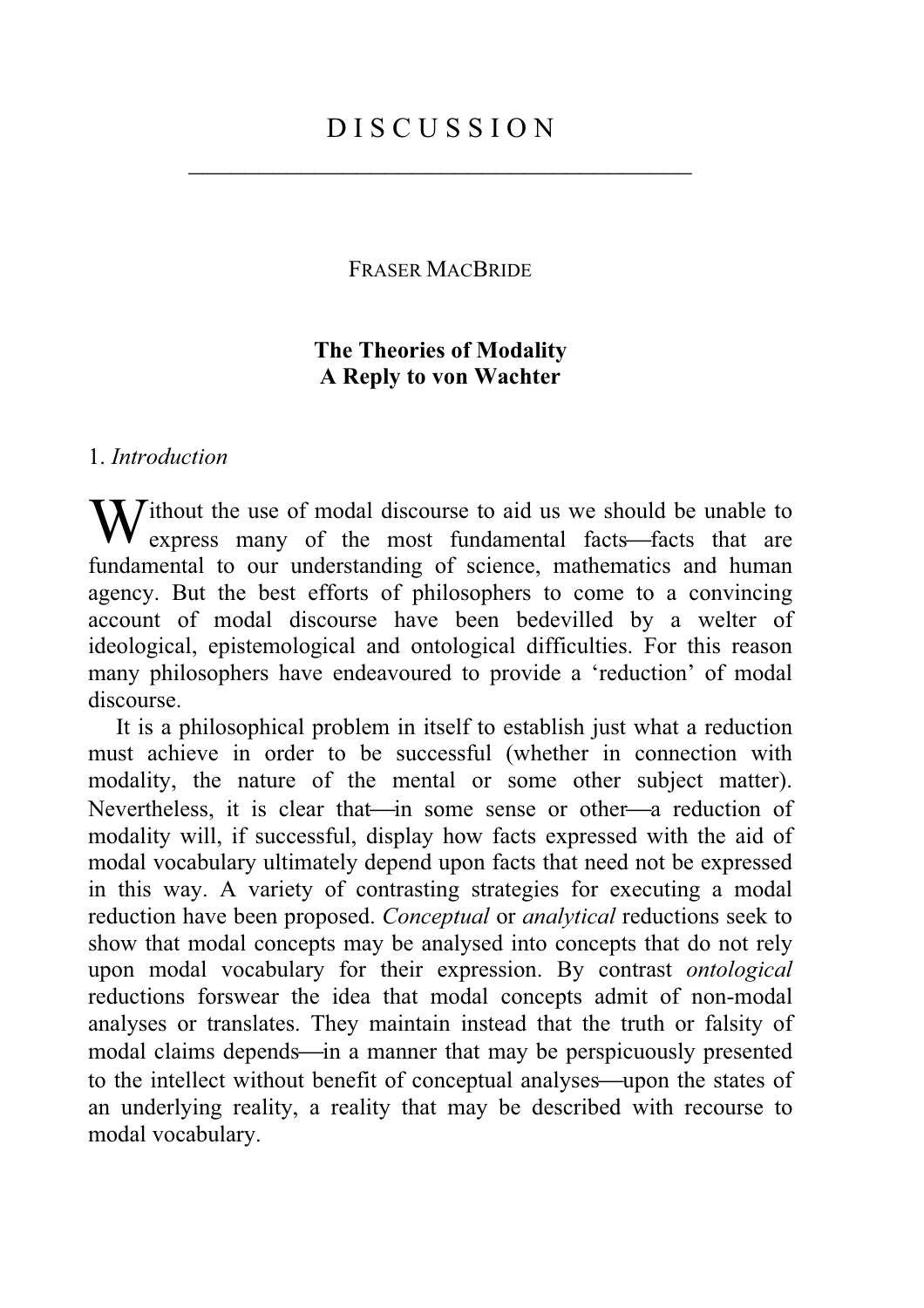These contrasting descriptions of reductive strategies are admittedly crude. But still they provide a framework for understanding a debate that has arisen concerning the proper location of an influential theory of modality advanced by David Armstrong. In *A Combinatorial Theory of Possibility* (1989)—hereafter *CTP*—Armstrong proposed a form of conceptual reductionism. According to this theory the concept of possibility is to be analysed in combinatorial terms—in terms of the concept of a combination of existing particulars and universals. In *A World of States of Affairs* (1997)—hereafter *WSA*—Armstrong developed a different kind of reductionism (which should not be taken to imply that he abandoned the conceptual reductionism earlier proposed). According to this ontological form of reductionism the truth-makers for claims of necessity and possibility are to be found exclusively amongst the class of existing particulars and universals.

The earlier theory was criticised by the present author on grounds of circularity. I argued that the conceptual analysis Armstrong provided is circular because the concepts of particular and universal are themselves<br>modal notions (MacBride 1999). In "The Ontological Turn modal notions (MacBride 1999). In "The Ontological Turn Misunderstood" Daniel von Wachter dismisses this criticism. Drawing evidence from the text of *WSA* he argues that the reductionism Armstrong advanced is ontological rather conceptual. Since ontological reductions do not aim to provide analyses he concludes that the charge of circularity misses its intended target.

Von Wachter is mistaken in drawing this conclusion. He is mistaken because he has failed to appreciate that Armstrong has offered us two different theories of modality. Whereas the earlier theory is intended to be a conceptual reduction, the later theory is intended to be an ontological reduction. So even if it is the case that the charge of circularity cannot apply to the later theory it does not for this reason fail to apply to the earlier one. But von Wachter is also mistaken for another deeper reason. The inextricable involvement of the concepts of particular and universal with modal notions not only undermines Armstrong's conceptual reduction. The same involvement undermines just as well the ontological reduction Armstrong proposes.

 In order to make good on these claims I will proceed in the following fashion. After expounding the conceptual reduction Armstrong advances I will explain how this theory lapses into circularity. I will then turn to consider the ontological reduction he proposes and explain how this theory too becomes confounded.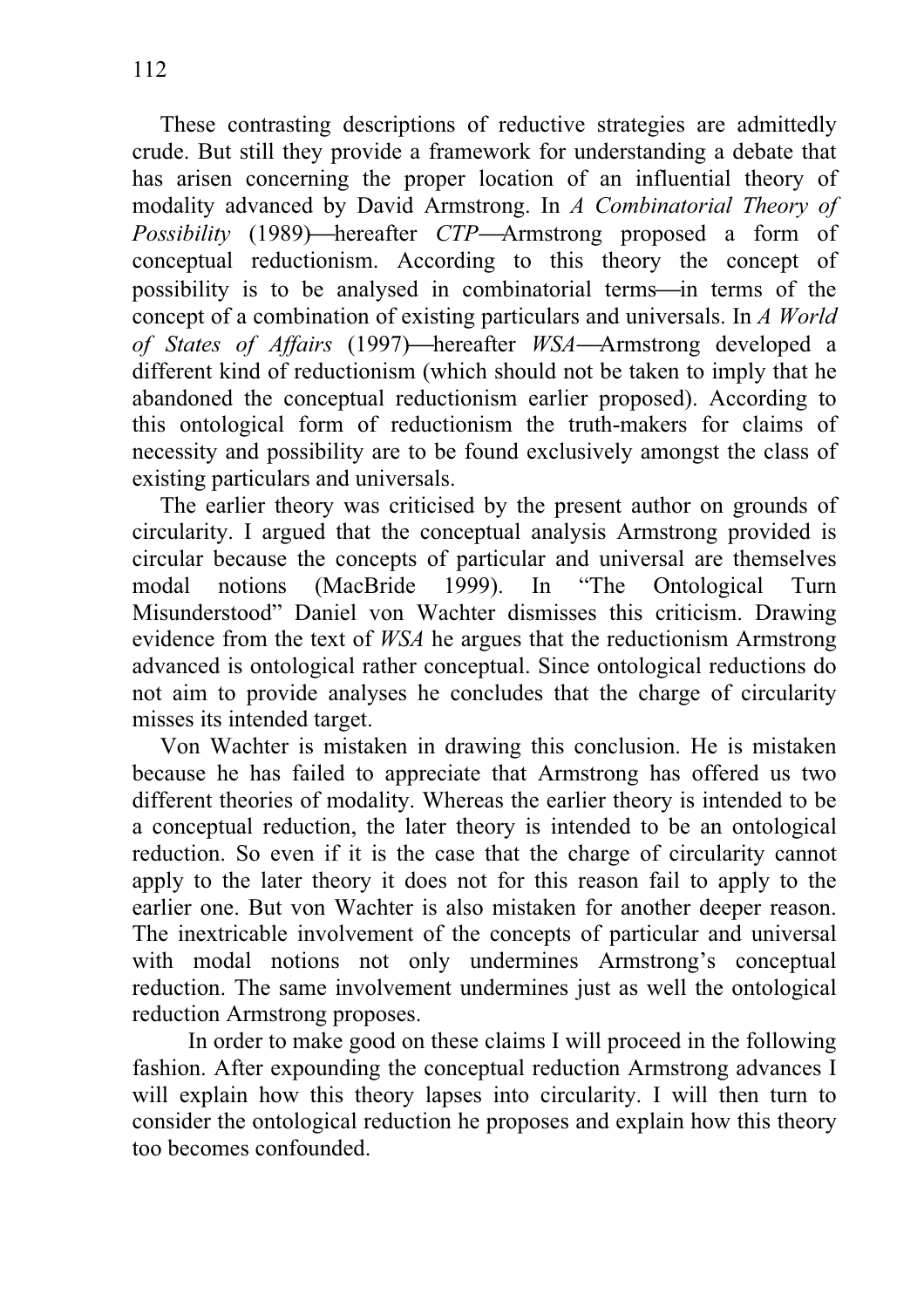## 2. *Conceptual Reduction*

In *CTP* Armstrong provides two epistemological arguments to motivate the development of his reductionist theory. The first argument makes appeal to Armstrong's "Naturalism", the doctrine that "nothing at all exists except the single world of space and time" (*CTP*: 3). This doctrine, Armstrong claims, is "epistemically very secure". But if there are *merely possible* states of affairs then they will exist outside the world of space and time. This means that the doctrine that such states of affairs exist must be highly speculative and uncertain. We can have no causal or nomic connection with merely possible states of affairs. Moreover, the postulation of entities that lie beyond our world can hardly be used to explain what happens within it (*CTP*: 7-8).

This first argument seeks to cast doubt upon the existence of merely possible states by questioning our capacity to have knowledge of a modal realm that subsists outside the Natural realm. The second argument questions whether we could even have knowledge of primitive modal compatibilities and incompatibilities inherent in the fabric of the actual Natural world itself:

"The only Naturalist alternative for a theory of possibility seems to be that modality is an irreducible feature of this world – a theory of *de re* compatibilities and incompatibilities. It is worth remarking that the epistemology of this view is very obscure. How can we begin to decide, for instance whether causal connection is a necessary or contingent connection, given this view? Do *de re* necessities affect our mind differently from mere contingencies?" (*CTP*: 102)

## Armstrong returns to emphasise this concern in the concluding section of *CTP*:

"I do not like the idea that modality is a fundamental unanalysable feature of actuality. In particular, I see great epistemological problems for a Naturalist in explaining the process by which we come to know of the existence of such features of actuality (*CTP*: 140-1)

Armstrong seeks to avoid the epistemological difficulties and perplexities that attend the admission of merely possible states of affairs or *de re* compatibilities and incompatibilities amongst actually existing things by providing a conceptual or analytic reduction of modality: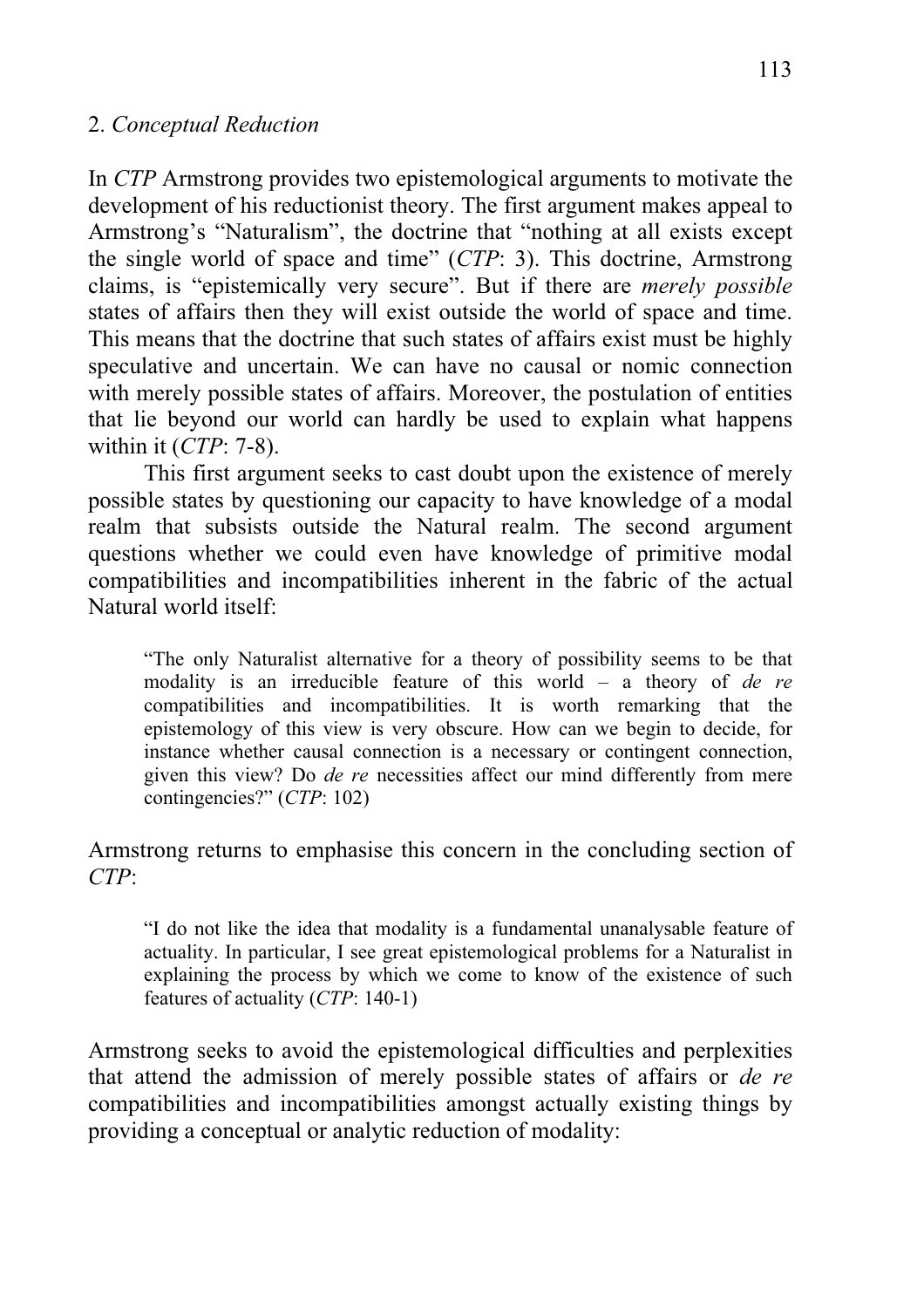"The Combinatorial theory now to be argued for purports to give an *analysis* of modality in combinatorial terms… It traces the very idea of possibility to the idea of the combinations – *all* the combinations – of given actual elements" (*CTP*: 34-37).

Armstrong's analysis proceeds in two stages. First necessary and sufficient conditions are supplied for the truth of possibility statements:

"What a statement states is a possibility if and only if there exists a possible world in which that statement is true" (*CTP*: 100).

In this way possibility claims are translated into extensionally equivalent existential claims about possible worlds. Next, existential claims about possible worlds are analysed in combinatorial terms "where possible worlds are combinations or re-combinations of the world".

The reduction that Armstrong offers us—in *CTP*—purports to trace out an analytic connection between the concept of possibility and the concept of combination. It is because Armstrong intends to provide thereby a *conceptual* reduction that he considers it a potential flaw of his theory that it should turn out to be *circular*:

"my hope is that the Combinatorial theory has given us a reductive analysis of possibility and necessity… It may be, however, that the analysis is covertly circular and that the theory itself makes use of the very notion of modality that it is intended to analyse" (*CTP*: 139).

Armstrong goes on to reflect that if the combinatorial analysis of possibility statements is circular this need not prevent its being placed at the service of a more modest account. Such an account would seek to exhibit "in a perspicuous manner the *structure* of modality", the combinatorial structure (*CTP*: 139-40; c.f. 34). But Armstrong is clear. This more modest account of possibility that fails to effect a non-circular reduction is *not* his own. It is a fall back position that he would adopt only if it turned out that the conceptual reduction he proposes were to fall prey to circularity.

How might Armstong's analysis fail in this regard? According to this analysis, the notion of a possible atomic state of affairs is "introduced semantically, by means of the notion of an atomic *statement*" (*CTP*: 45). Consider the statement "*a* is *G*". If it is false it fails to correspond to an atomic state of affairs. But even if it is false "*a* is *G*" corresponds to the "*form*" of an atomic state of affairs, picking out a particular *a* and falsely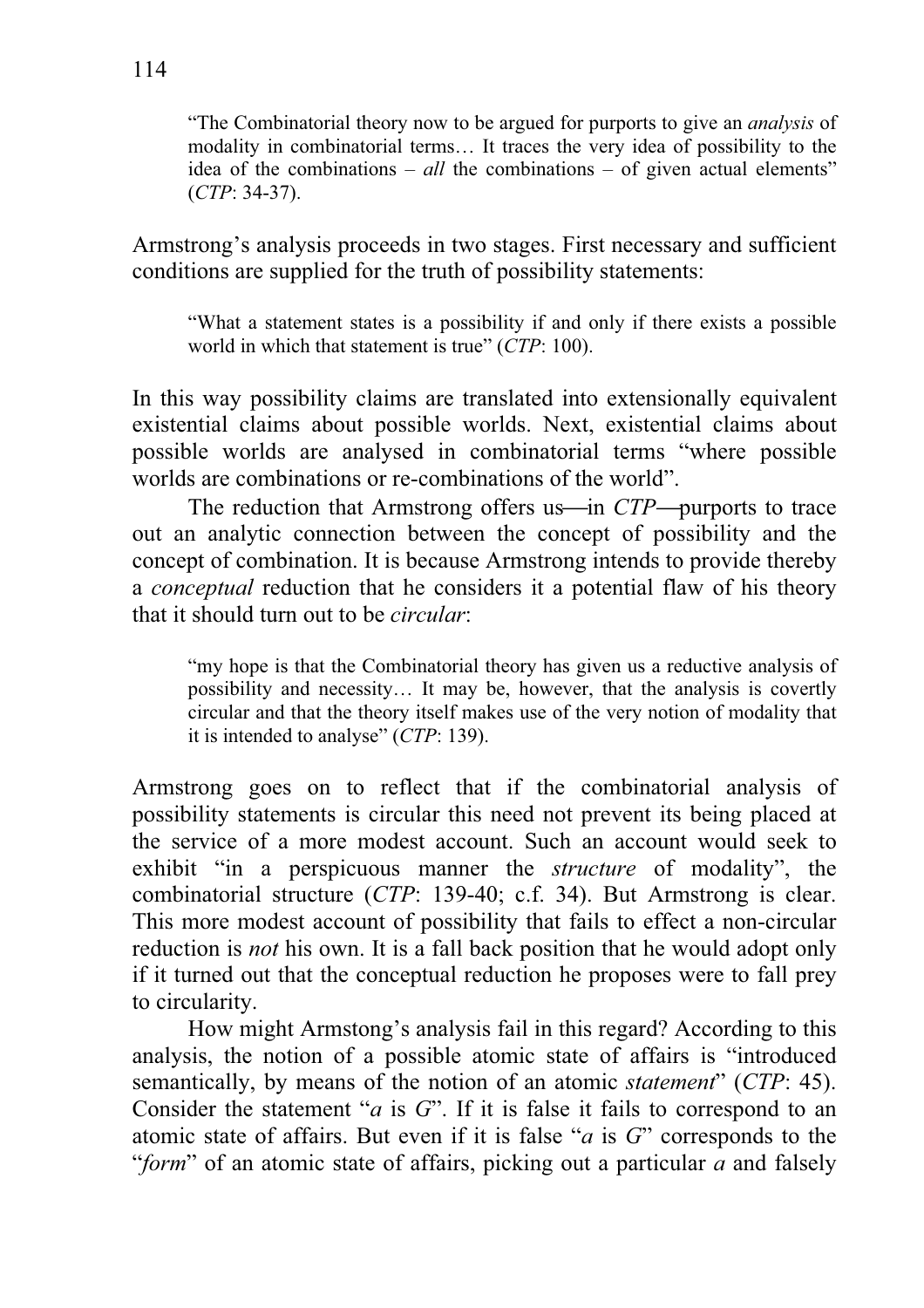predicating a monadic universal *G* of *a*. So even though what it says is false, "*a* is *G*" expresses a possibility, the possibility that *a* is instantiated by *G*. Reflecting in this way Armstrong bases his reduction upon the ontological assumption that the Natural world consists of a stock of fundamental elements (simple individuals, properties and relations):

"It is at the heart of the matter that *any* statement involving these elements, and which respects the form of states of affairs (has the form '*Fa*', '*Rab*', '*Sabc*') states a possibility. So the possible atomic states of affairs are *all* the combinations…. In this way, the notion of possibility is given an analysis, an analysis which uses the universal quantifier" (*CTP*: 47).

This analysis will fail if it turns out that *not* all combinations of particulars and universals that respect the form of states of affairs are possible. In *WSA*  Armstrong takes a retrospective look back at this earlier analysis. He remarks:

"The idea for possibility, then, is that all the combinations of simple particulars, properties and relations that respect the form of atomic states of affairs constitute the possibilities for first-order states of affairs. Notice that I am not saying 'all the possible combinations', which would be trivial, but 'all the combinations'. The hypothesis is that these combinations are all of them possibilities" (*WSA*: 160).

Of course, it is a matter for investigation—not stipulation—whether the stock of existing particulars, properties and relations admit of promiscuous recombination. Armstrong therefore sets out to determine whether this is so. Negative universals or negative states of affairs, if there are any, constitute one potential source of counter-example to this claim. If promiscuous recombination is permitted then these universals or states of affairs may be combined to yield a possible world in which both *a* is *F* and  $~\sim$ (*a* is *F*). But there is no such possible world—combinations of this kind are impossible. It appears therefore that the combinatorial analysis of possibility fails because *not* all combinations are possible after all. To avoid this difficulty Armstrong considers the following way out:

"If, however, we try to deal with the problem by introducing an extra constraint forbidding contradictory conjunctions in the one world, then we are using in our statement of constraints that very notion of modality which it was our hope to analyse. For contradictory states of affairs would be ones for which one state of affairs *must* obtain, and the other fail to obtain" (*CTP*: 48).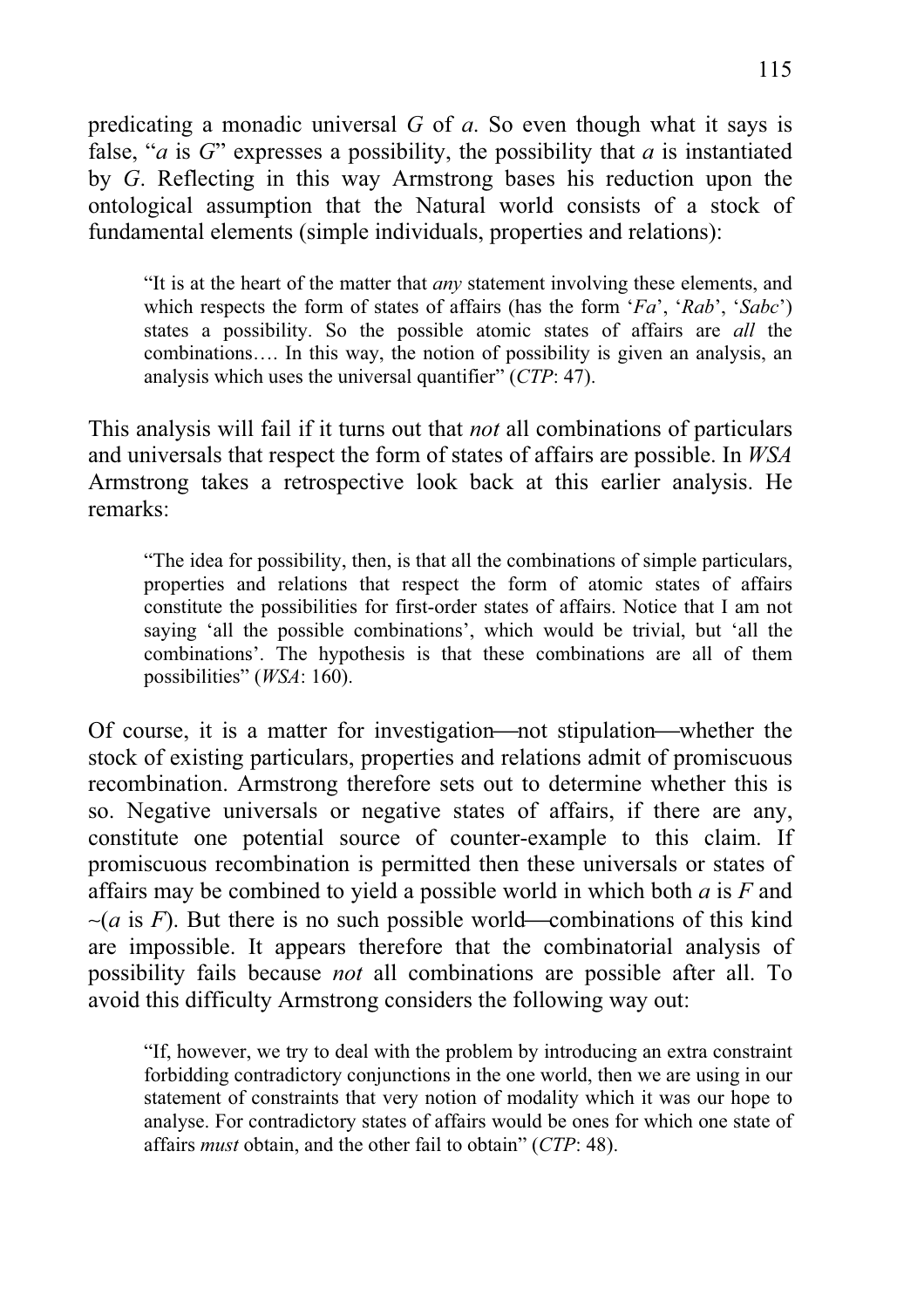We can now see how circularity may arise in Armstrong's analysis. His analysis will turn out to be circular if appeal must be made to modal constraints to circumscribe the range of combinations to which possibilities are reduced (see also *CTP*: 79-80).

## 3. *Could Armstrong have been a Universal?*

The difficulties that Armstrong emphasises in connection with negative states of affairs flow from a general dilemma that confronts his analysis. Either (*i*) the analysis will fail to be extensionally adequate because it deems combinations to be possible that are in fact impossible (*a* is *F* & ∼(*a* is *F*)). Or (*ii*) the analysis is circular because it employs modal constraints to ensure an extensionally correct circumscription of the combinations that are possible ( $\sim \delta((a \text{ is } F) \& \sim (a \text{ is } F))$ ). In the particular case of negative states of affairs Armstrong seeks to avoid this dilemma by denying that there are any kind of negative entities. But it does not follow that the dilemma can generally be avoided. Or so I argued in "Could Armstrong have been a Universal?".

 In that paper I considered a variety of different ways in which this dilemma might be critical for Armstrong's view. Let me briefly indicate two of them. First ask yourself the question: could Armstrong have been a universal? According to Armstrong's analysis, possibilities correspond to combinations of particulars and universals that respect the form of atomic states of affairs. So to answer the question raised we must determine whether the possibility of Armstrong being a universal corresponds to such a combination $<sup>1</sup>$ </sup>

Before proceeding to settle this issue let us pause to consider what it means to be a universal or a particular. Focusing attention upon Armstrong's favoured ontology, particulars and universals are distinguished by the different ways in which they contribute to the states of affairs of which they are constituents. The *Principle of Instantial Invariance* dictates the stereotypical manner in which universals contribute to states of affairs: universals are either monadic or dyadic or … *n*-adic (*CTP*: 40).<sup>2</sup> It follows from this principle that a universal  $F$  will either

<sup>&</sup>lt;sup>1</sup> For the sake of exposition assume that Armstrong is an atomic particular (rather than say a molecular state of affairs).

 $2^2$  Since I believe that there are good reasons to affirm the existence of multigrade universals—universals that lack a definite adicity—I do not hold to this principle. I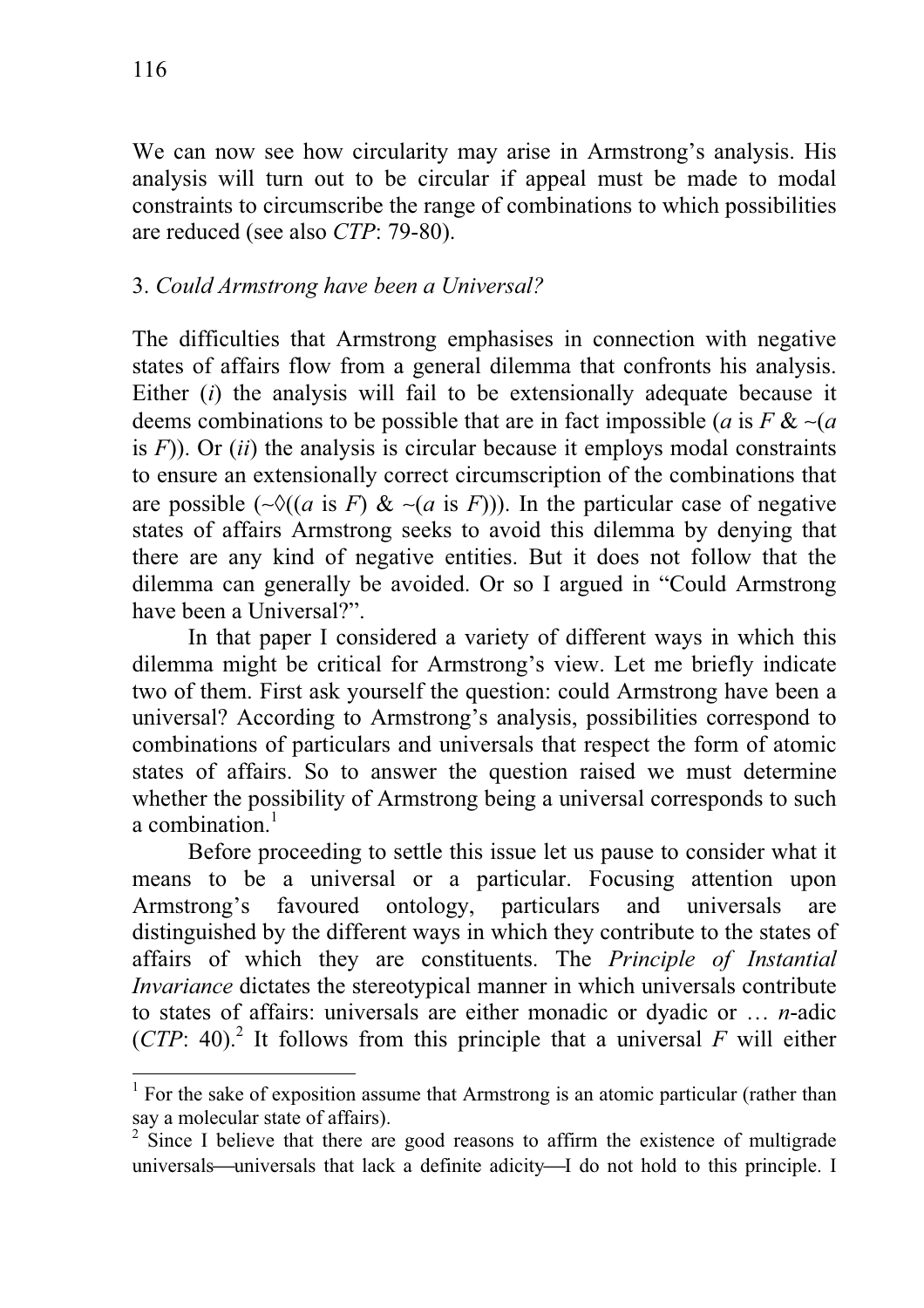combine with one other constituent to make a state of affairs (if *F* is monadic), or combine with two other constituents (if *F* is dyadic)… or combine with *n* other constituents (*if F* is *n-*adic). Particulars, by contrast are not bound by any such principle; they are instantial freewheelers. They may occur in states of affairs that contain any number of constituents.

 What does this tell us about the kinds of combinations in which Armstrong must feature to model the possibility of his being a universal? They must be combinations in which he answers to the *Principle of Instantial Invariance* whilst being accompanied by a range of particulars (that fail to answer to this principle). Now if we are permitted to consider *all* the combinations of the existing stock of fundamental elements then there will indeed be such combinations. Do these combinations respect the form of states of affairs? It would appear so. Suppose Armstrong features as a monadic universal combined with one other particular (say Socrates). Then this combination respects the form of a monadic state of affairs. It follows—by Armstrong's analysis—that Armstrong could have been a universal. For the combination of existing elements that models his being a universal respects the form of states of affairs.

 But could Armstrong have been a universal? If he could not, then Armstrong analysis must either (*i*) fail to be extensionally adequate deeming a modal statement to be true when it is false or (*ii*) appeal to further constraints to circumscribe the combinations that are genuinely possible for Armstrong. In the latter case, it appears that Armstrong must appeal to the constraint that particulars (Armstrong included) are *necessarily* particulars, thereby making use of a modal concept embedded in a context that his analysis is unable to reduce. Either way Armstrong's analysis is confounded.

In "Could Armstrong have been a Universal?" I argued that there are two ways in which Armstrong may come to terms with this dilemma. Either he may embrace the second horn of the dilemma and admit that some deep ontological principles are modally irreducible. But in that case it becomes unclear whether any genuine theoretical motive remains for attempting to reduce principles that whilst less ontologically significance are no more modal. Or alternatively he may embrace the first horn and admit that he could have been a universal. But in that case, Armstrong must abandon the insight—that runs continuously through his metaphysical writings—that particulars and universals are the fundamental constituents

employ this principle here simply because it is one upon which Armstrong has relied since his earliest writings on universals.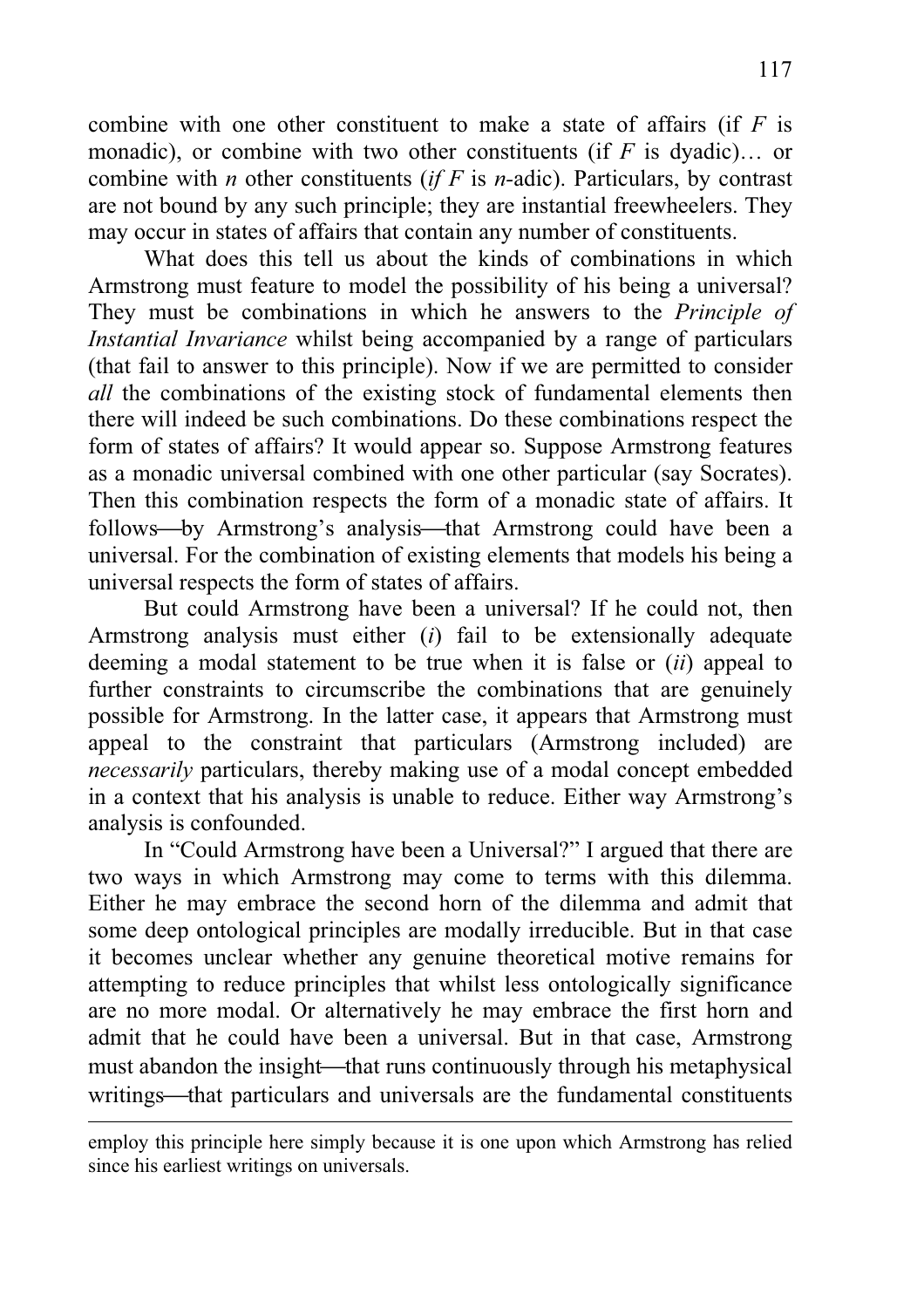of reality. Instead, the notions of *particular* and *universal* must be consigned to the level of functional roles, roles that the fundamental elements occupy differently at different possible worlds (Armstrong a particular at one world and a universal at another).

In the foregoing discussion I have simply taken Armstrong's notion "form of a state of affairs" for granted. In Armstrong's reduction the notion of form is used to circumscribe the class of *possible* combinations from the broader class of *mere* (arbitrary) combinations—some members of which fail to respect the form of states of affairs. The second difficulty for Armstrong's view that I will touch upon here concerns the question whether this notion is ultimately modal in character. If it is, then Armstrong's account will be circular and his reduction will fail.

The problem that Armstrong encounters is exacerbated by the fact that he tells us virtually nothing about the notion of form. The only insight he (implicitly) offers makes appeal to the *Principle of Instantial Invariance*: a combination will respect the form of a state of affairs if it combines a monadic universal with a single particular, a dyadic universal with two particulars… an *n*-adic universal with *n* particulars (*CTP*: 45, 47). Because Armstrong understands the notion of form in this way he effectively employs the valencies (adicities) of universals to determine which combinations are possible—according to this determination, the combinations are possible that respect the adicities of existing universals. But now Armstrong faces an instance of the general dilemma already discussed. If universals do not have their actual adicities necessarily then these combinations will fail to circumscribe the class of possible combinations—the determination will fail to include possible combinations in which existing universals have different adicities. In that case, Armstrong's reduction will fail to be extensionally adequate. But if Armstrong's reduction achieves extensional adequacy by appealing to the necessary characteristics of existing universals—the adicities they enjoy necessarily—his account will be circular.

That Armstrong's reduction should be subject to this uncomfortable dilemma should come as no surprise.<sup>3</sup> Armstrong characterises his own

<sup>&</sup>lt;sup>3</sup> That the concepts of particular or universal are modal has long been maintained by Herbert Hochberg. Consider, for example, his remark: "One concerned with 'independence' might point out that in yet another sense no component of an atomic fact is 'independent'. For by [the Principle of Exemplification] particulars require properties and vice versa. No particular is presented 'bare' and no quality is presented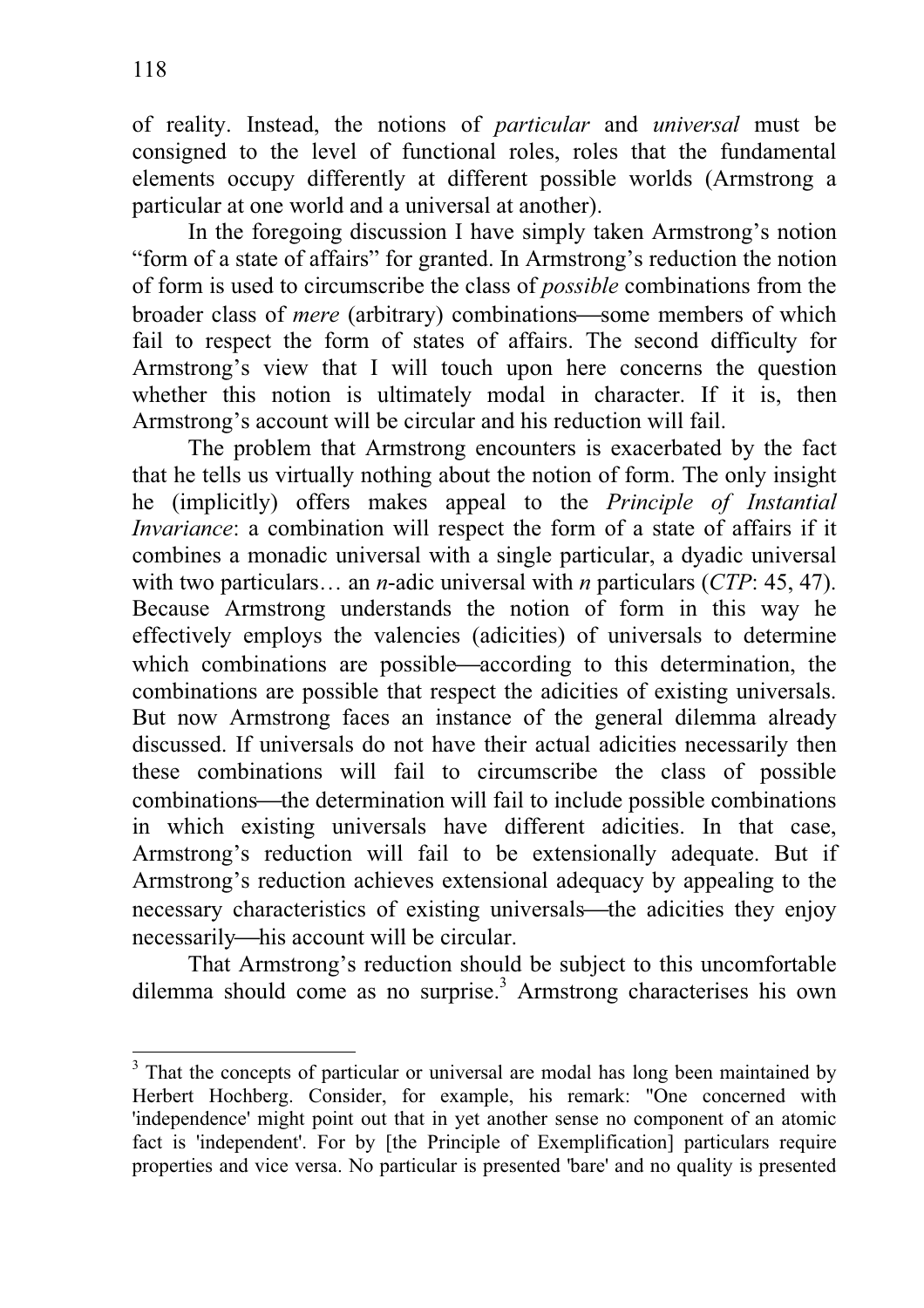account as a version of logical atomism, one inspired by the metaphysical system Wittgenstein presented in the *Tractatus* (*CTP*: 37). But if we look back to that way in which Wittgenstein introduced the notion of form—the form of simple objects whether particulars or universals—we see that Wittgenstein's logical atomism is modal through and through:

2.0123 If I know an object I also know all its possible occurrences in states of affairs. (Every one of these possibilities must be part of the nature of the object.)

2.0124 If all objects are given, then at the same time all *possible* states of affairs are also given.

2.0141 The possibility of its occurring in states of affairs is the form of an object.

## 4. *Von Wachter's criticisms*

Von Wachter says that I have proceeded too hastily in my examination of Armstrong's theory. He denies that Armstrong ever attempted to provide a reductive account of modality whose success would depend upon avoiding the pitfalls of extensionality failure and modal circularity. According to von Wachter "it is clear in everything that Armstrong writes that he thinks there are … true irreducibly modal statements." Armstrong is able to admit to the existence of such statements because, he claims, Armstrong only ever avowed a "deflationary" form of reductionism, a form of reductionism that seeks to avoid commitment to merely possible states of affairs but not circular analyses.

 Armstrong's repeated pronouncements to the contrary give the lie to von Wachter's criticisms ("The notion of possibility is analysed, reduced I think it can be said, to the combination of elements" *CTP*: 48 and all the rest already cited). It should be evident to the reader that Armstrong did—in *CTP*—endeavour to provide a reductive (non-circular) analysis of modal statements. Armstrong was motivated to do so because he intended his account not only to avoid a commitment to merely possible states of affairs but also to avoid a commitment to primitive *de re* compatibilities and incompatibilities in the natural realm. It should also be evident to the reader that the dilemma I have posed for Armstrong's account—to avoid,

unexemplified" (see his 1961, p. 235). Hochberg subsequently makes use of this point in criticism of Armstrong's combinatorial account (see his 2001, pp. 162-3).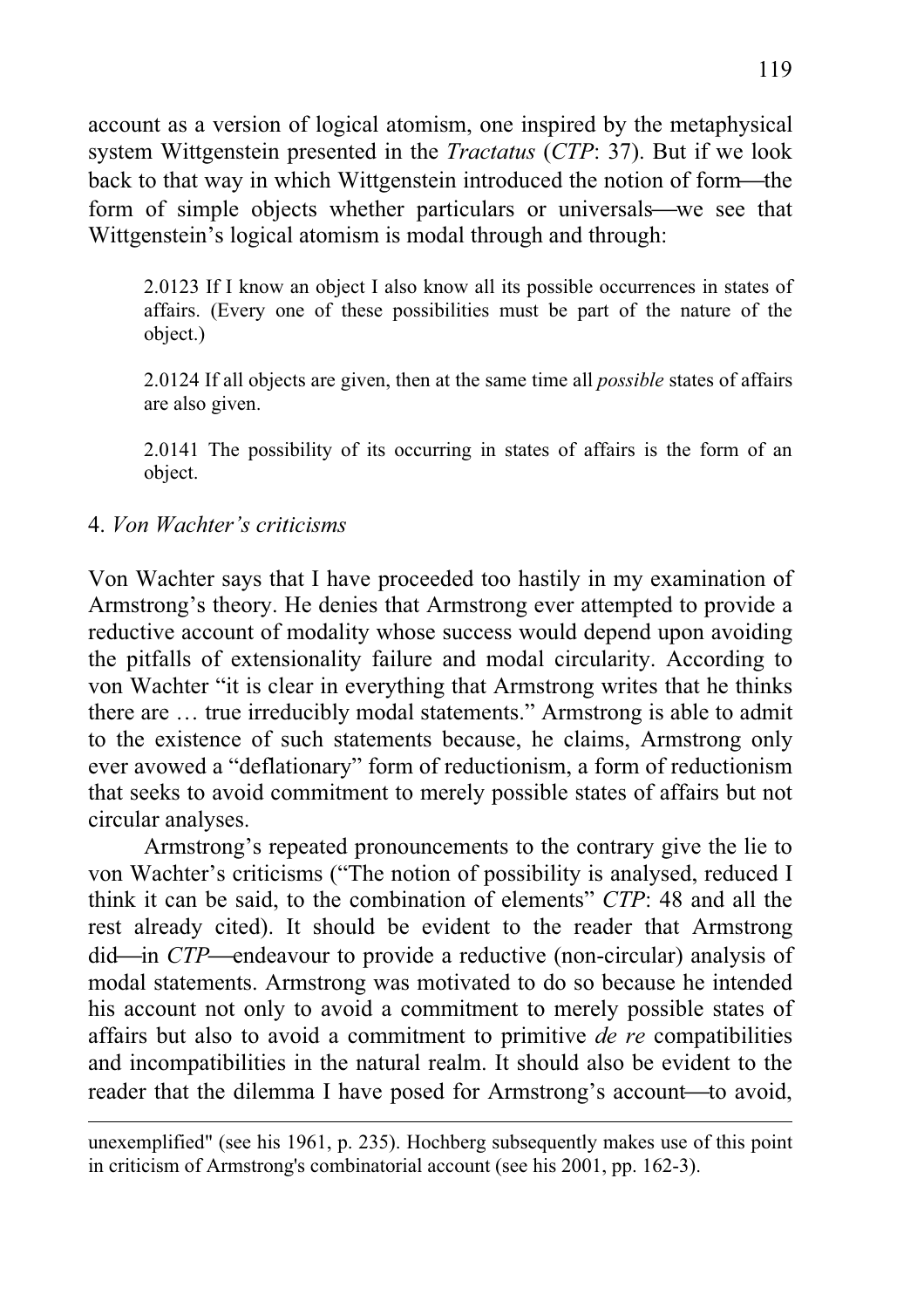on the one hand, failures of extensional adequacy and, on the other, modal circularity—is no more than a generalisation of a particular dilemma that Armstrong posed to himself—to avoid, on the one hand, false claims about contradictory combinations and surreptitious modal constraints on the other. In both particular and the general cases the dilemma is pertinent just because Armstrong wished to avoid irreducibly modal statements by providing a reductive analysis.

 Von Wachter raises a further criticism of the account of Armstrong that I have given. In "Could Armstrong have been a Universal?" I claimed that if Armstrong's reduction is to succeed then it should provide for a systematic translation from a language that contains modal vocabulary to one that contains none. Such a translation should map each sentence of the modal language onto an extensionally equivalent sentence of the nonmodal language. In this way the reduction, if successful, will provide nonmodal truth-conditions for the sentences of a modal language. Von Wachter objects to this procedure on the grounds that Armstrong has no interest in truth-conditions, with what von Wachter calls "meaning entities". Armstrong's project, von Wachter claims, is to describe the "ontic structure of this world", not the structure of a language or a range of meaning entities used to describe it. But this objection fails because it over-interprets the notion of truth-condition involved in the envisaged translation.

The notion of a truth condition may be interpreted in a variety of different ways. It may be interpreted as falling upon the sense side of Frege's distinction between sense and reference, a notion intended to capture the fine-grained meanings of the sentences for which truth conditions are supplied. But the notion of a truth-condition may also be interpreted in a far more minimal sense: to provide truth-conditions in this sense simply means providing necessary and sufficient conditions for the truth of the sentences in question. Minimally interpreted the provision of a reductive truth-condition for a modal sentence *S* amounts to no more than the specification of a non-modal sentence *S*\* where *S*\* is extensionally equivalent to  $S(S \leftrightarrow S^*)$ . The provision of truth-conditions in this minimal sense broaches no concern with "meaning entities", just ties of extensional equivalence between sentences.

Von Wachter also denies that Armstrong need have any truck with issues of translation, his project being concerned with ontological structure. But this denial rests upon a failure to appreciate that—in *CTP*⎯Armstrong is concerned to give a *conceptual* reduction of modality.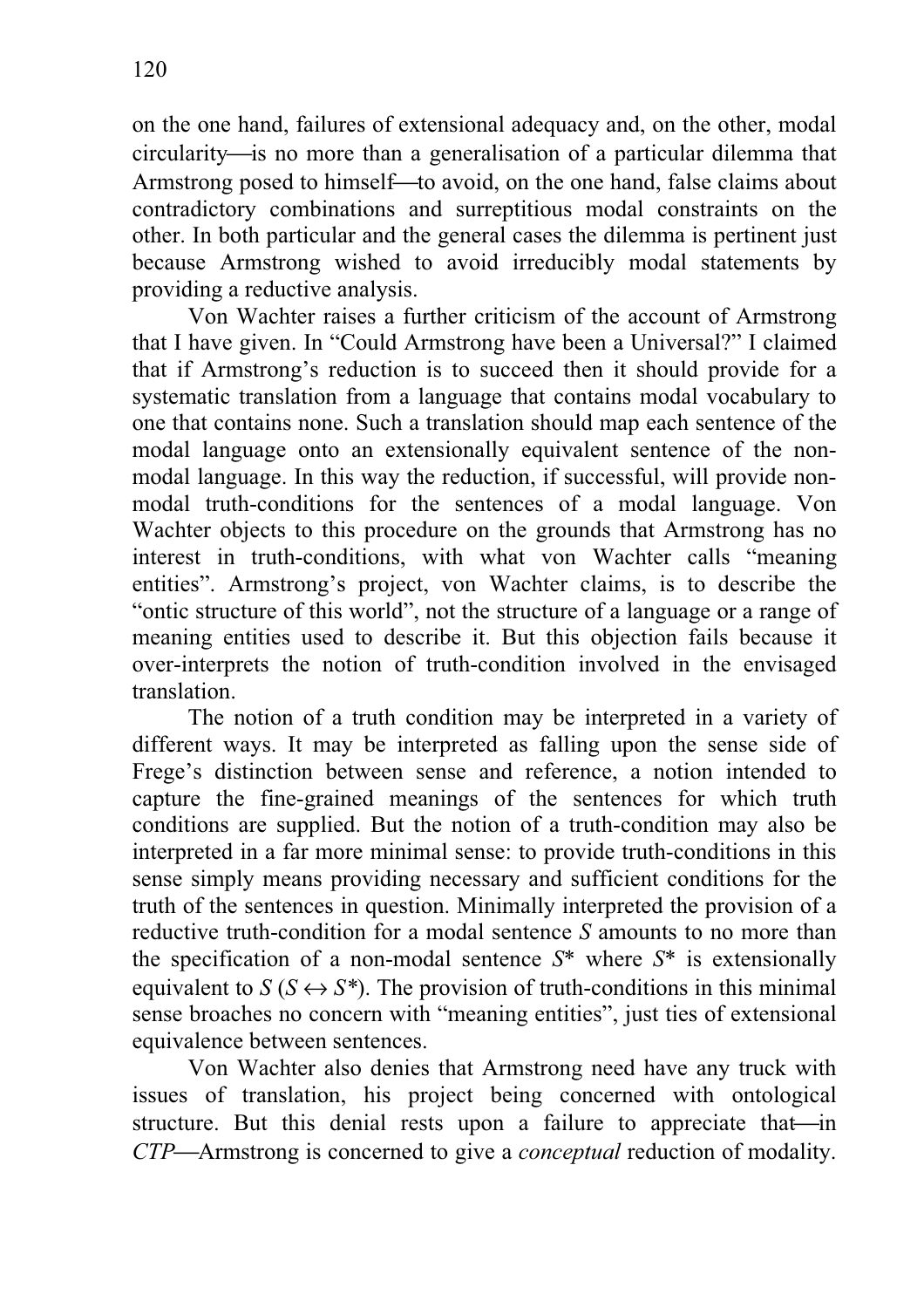For if Armstrong were to succeed in setting such a reduction in place then—guided by the analysis of modal concepts given—it would be possible to translate all modal sentences into extensionally equivalent sentences that contain no modal vocabulary. It follows that if Armstrong's reduction fails to provide us with the wherewithal to translate modal discourse in this way then that is a sure fire sign that his conceptual reduction also fails.

Von Wachter criticises my account of Armstrong from a more general perspective. He says that Armstrong is an "M-philosopher" whose concern is with truth-makers, the fundamental constituents of reality responsible for the truth and falsity of the sentences we utter. By contrast I, I am told, am an "S-philosopher", someone with an interest only in language—only in semantics and truth conditions. Seen from this perspective, von Wachter continues, my criticisms of Armstrong obviously miss their mark, resting upon the mistaken assumption that Armstrong is an S-philosopher like me.

But it is obvious that both positions—the positions of S- and Mphilosophers—are unhelpful caricatures. On the one hand, language is itself a feature of the world, not something outside of it, a subject matter with its own distinctive but unduly neglected ontology. Moreover, our conception of what the world we inhabit is like significantly constrains our choice of which semantics are eligible for a language used to describe that world. So for these, and other reasons still, no S-philosopher can ultimately insulate him or herself from ontological concerns. On the other hand, we cannot determine what the truth makers for a class of sentences must be unless we are equipped to determine what these sentences really *say*. If we do not have a proper grasp of what these sentences say then we can hardly be in a position to grasp what makes them true. To establish what these sentences really say we must look to their inferential relations with other sentences, the ontological commitments they make, the way in which the expressions that make up these sentences hook onto the world. In short: to establish what the truth-makers of our sentences are we must concern ourselves to a significant degree with semantics.

Armstrong himself is well aware of all this. After noting the difficulties that the existence of negative states of affairs or universals poses to the combinatorial analysis of possibility Armstrong remarks:

<sup>&</sup>quot;This, of course, faces us with a further task: that of providing a semantics for '∼(*a* is *F*)'. How does this contingent statement hook onto the world? It is rather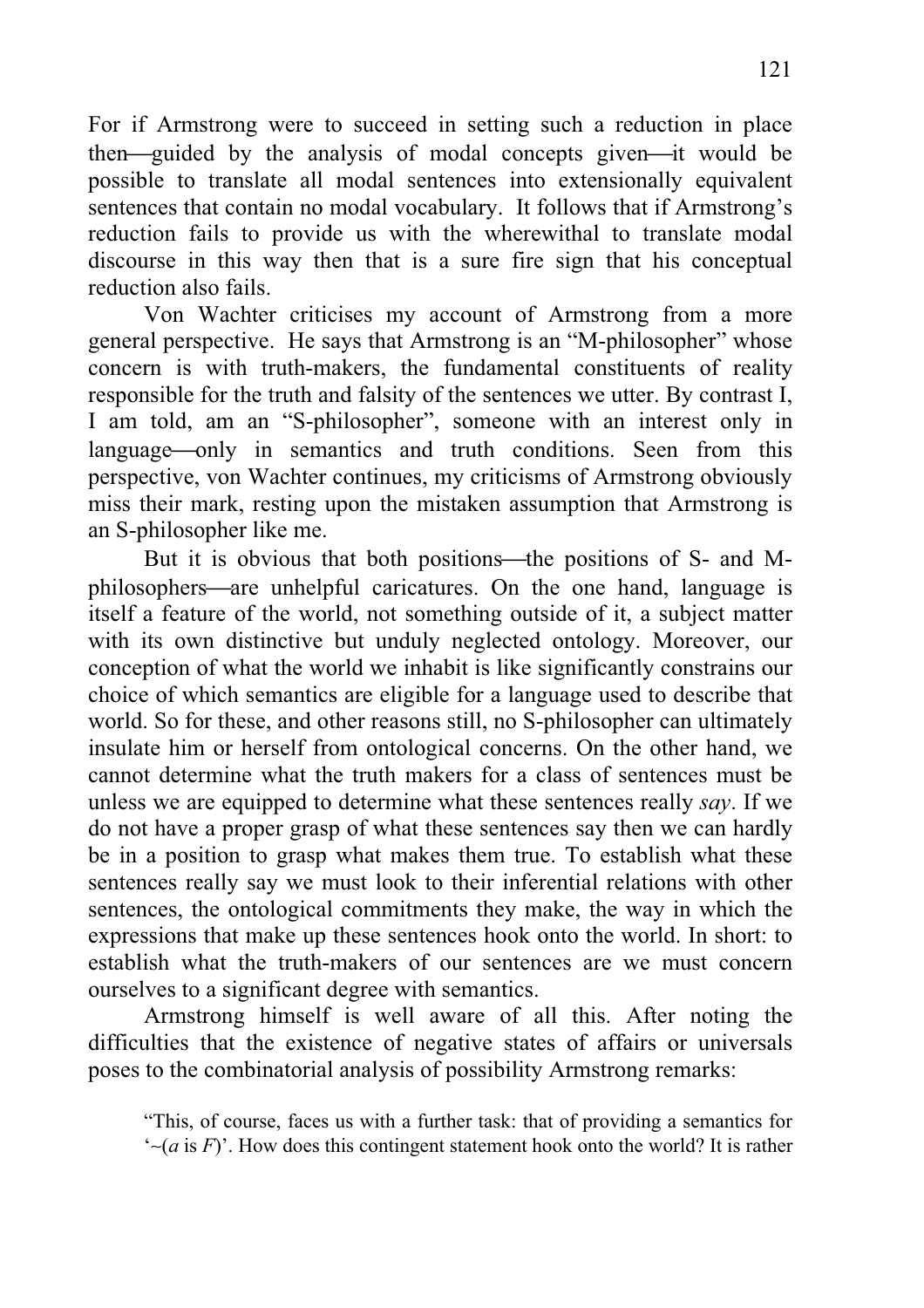easy to see how '(*a* is *F*) v (*a* is *G*)' hooks on. The truth-conditions are perspicuous. Not so with negation" (*CTP*: 48-9)

Armstrong then proceeds to investigate the *semantics* of negation (*CTP*: 92-7). For only so, Armstrong realises, will it be possible to establish whether negative states of affairs or universals are required as truth-makers (or constituents of truth-makers) for sentences that contain the negation sign. It should therefore come as no surprise that in his most recent work Armstrong describes the truth-maker relation as "in a broad sense, a semantic relation" (see his 2004: 37). Clearly, if I am an S-philosopher then Armstrong is too. But it would be better to say that neither Armstrong nor I are S- or M-philosophers. The distinction that von Wachter draws between these positions is far too crude to usefully further debate.

## 5. *Ontological Reductionism*

How could this be? How could there be such confusion surrounding what Armstrong is really about? Confusion has arisen because Armstrong has presented not just one but two theories of modality. This does not mean that Armstrong is confused, only that if we are to understand him we must unravel the different threads from which his view is woven.

We have seen Armstrong offer a conceptual reduction in *CTP*. In *WSA* Armstrong does not abandon this theory—he still holds on to the hope that his combinatorial analysis will succeed in reducing modality.<sup>4</sup> But Armstrong also proposes an ontological reduction of modality. Unlike a conceptual reduction, an ontological reduction does not aim to translate modal claims into non-modal claims. Instead it attempts to display how the truth or falsity of modal statements depends upon the configurations of an underlying ontology. Armstrong's basic idea is that the class of simple elements (particulars and universals) should serve as truth-makers for modal truths. So, for example, the mereological sum of the particulars *a* and *b* and the relation *R*  $(a+R+b)$  serves by Armstrong's reckoning as truth-maker for the statement that  $\Diamond aRb$ . In other words, if  $a+R+b$  exists then " $\Diamond aRb$ " must be true.

<sup>&</sup>lt;sup>4</sup> See *WSA*: 147, 154, 160-1 and 268. Armstrong does make some changes to his earlier theory—he gives up the appeal to possible worlds conceived as fictions and upgrades alien universals from merely conceptual to genuinely metaphysical possibilities (*WSA*: 166-7, 172). But these differences are not significant for present purposes.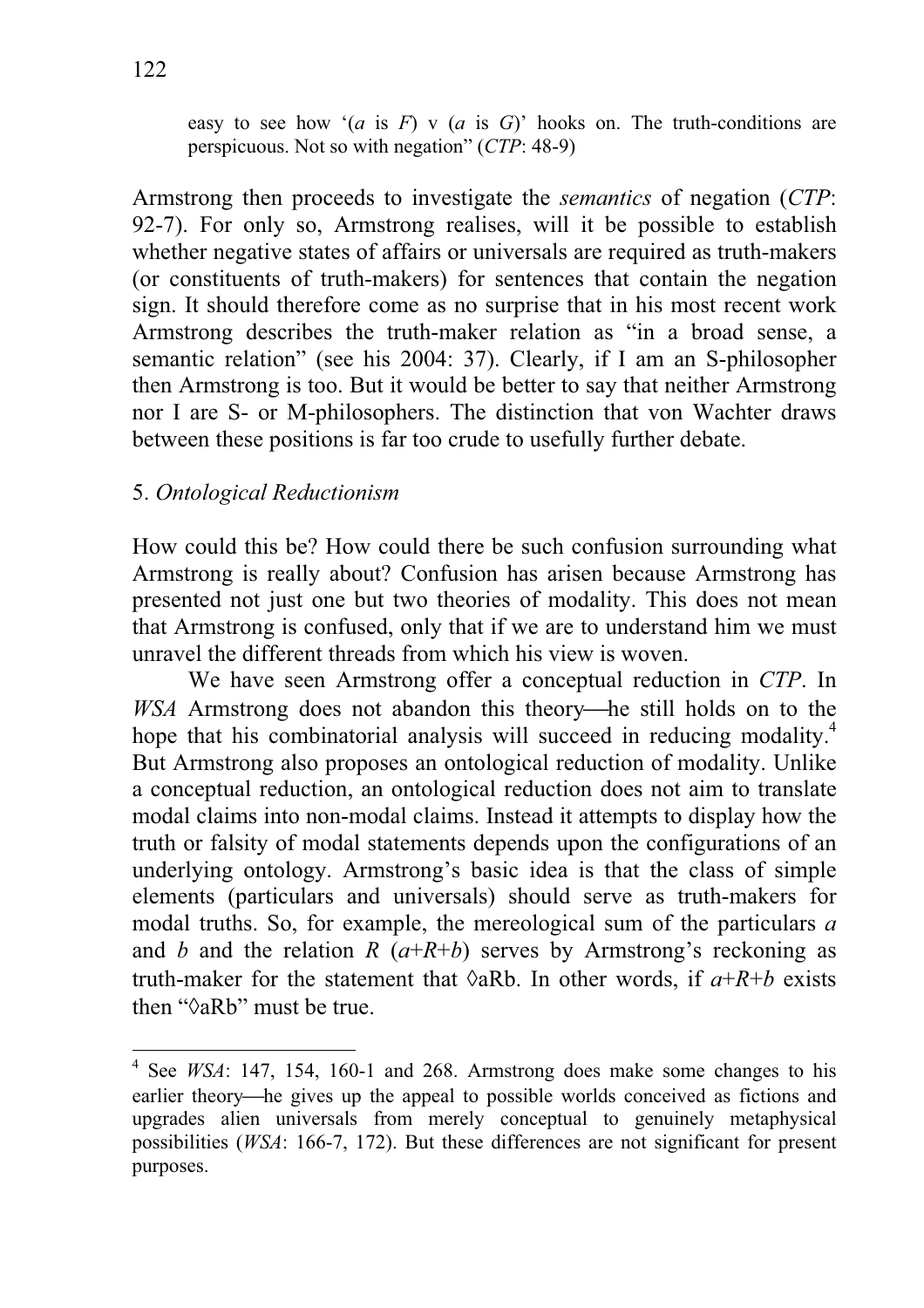In what sense is a theory of this kind reductionist? It may not be designed to translate modal claims into claims of some other sorts but Armstrong still intends this theory to avoid a commitment to merely possible states of affairs. This Armstrong achieves by restricting the class of truth-makers for modal statements to the plurality of actually existing elements. But Armstrong also wishes his theory to achieve something else. He wishes his new theory to display in a "perspicuous manner" how the necessary modal truths—the exclusions and incompatibilities—arise from the underlying combinations of simples included in his ontology (*WSA*: 147). This perspicuous display is to be provided by appealing to the internal relations of identity and difference that obtain between the constituents of the truth-makers:

"The truthmaker or truthmakers for a particular modal truth will make that truth true in virtue of nothing more than the relations of *identity* (strict identity) and *difference* holding between the constituents of the truthmaker" (*WSA*: 150).

How is such a theory supposed to function? Where necessary truths are at issue the theory appeals to the (strict) identities—often partial—that obtain between the particulars and universals involved (*X* is partially identical to *Y* just in case *X* shares a part with *Y*). To fix ideas consider one of the simplest patterns of necessitation for which Armstrong's theory accounts—the pattern in which the instantiation of a conjunctive universal (*P* & *Q*) necessitates the instantiation of its conjuncts (*P*, *Q*). According to Armstrong, the instantiation of the conjunction necessitates the instantiation of its conjuncts because the former is a complex universal that contains the latter as proper parts (*WSA*: 51-2). Because *P* and *Q* both are proper parts of *P*&*Q* whatever instantiates *P*&*Q eo ipso* instantiates *P* and instantiates *Q*. In this way the partial identity of conjunctive universals and their conjuncts provides a basic model of the way in which the necessary connections between universals may be seen to perspicuously flow from the internal relations—in this case the relation of partial identity—that obtains amongst them.

To account for more complicated patterns of necessitation Armstrong extends this basic model by appealing to more complicated arrangements of overlapping particulars and universals. Consider the necessary truth that nothing can be 5 kg and 1 kg in mass. According to Armstrong, this necessary truth is grounded in the partial identities that obtain between (*i*) the *five kilogram* universal and the *one kilogram* universal and (*ii*) the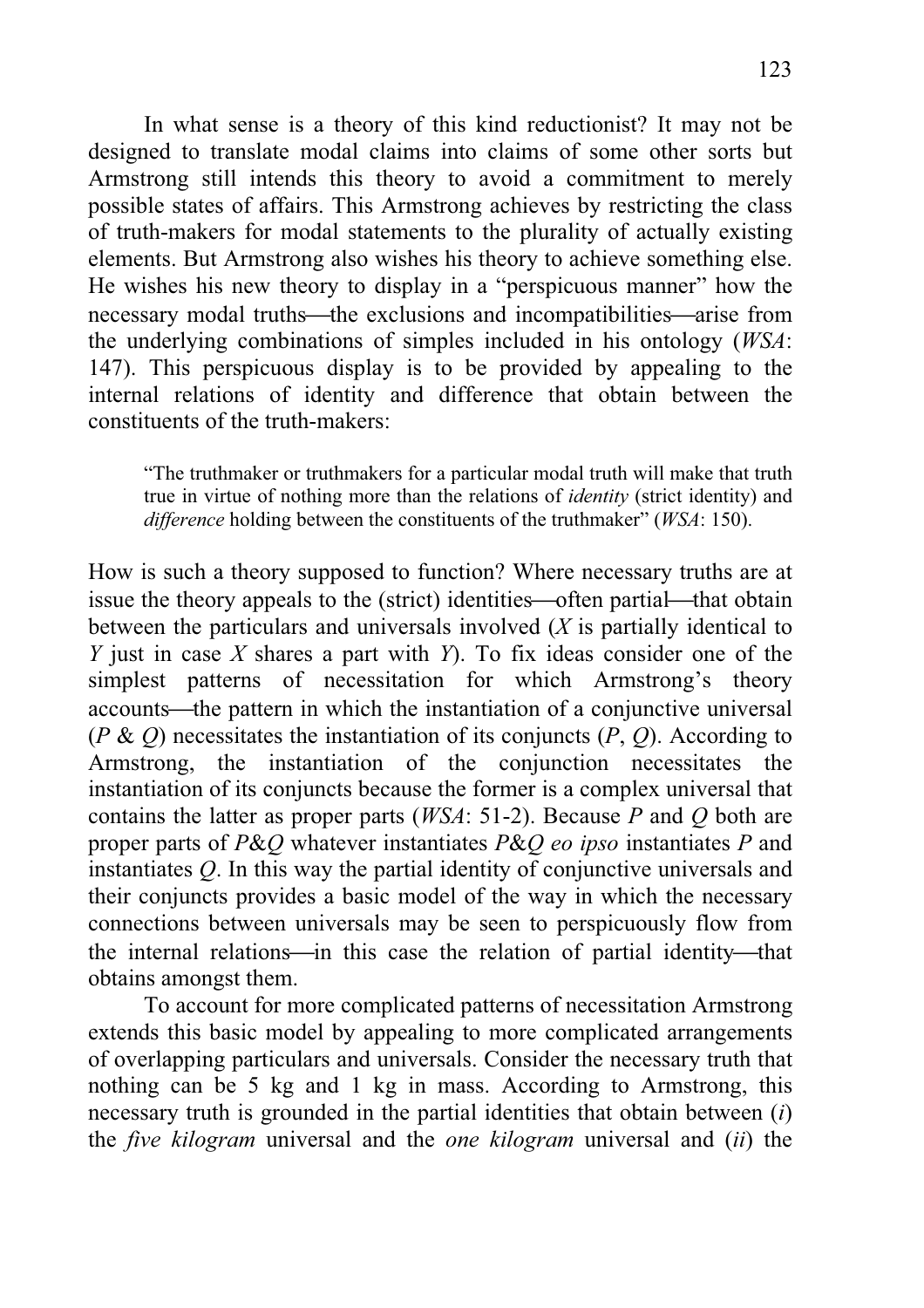particulars that instantiate these universals. According to his account, the latter universal overlaps the former universal in such a way that anything *P* that instantiates the *five kilogram* universal has a proper part *P*- that instantiates the *one kilogram* universal (*WSA*: 54, 144-5). It follows—Armstrong maintains—that no particular can simultaneously instantiate both universals at once. For then a particular would—*per impossible*—be identical to one of its proper parts ( $P = P$ -).<sup>5</sup>

Whatever other criticisms may be made this strategy for providing a perspicuous account of necessary truths has an inbuilt limitation. It will not apply to truths that describe necessary connections between distinct but nevertheless *simple* particulars or universals. This is because the account presupposes that there are relations of partial identity, relations the obtaining of which requires the presence of a complex element which other simpler elements overlap. But if the necessary truths in question concern only simple elements then relations of partial identity cannot obtain.

Armstrong attempts to overcome this limitation by denying that there are necessary truths involving simple but distinct elements for his theory to accommodate. Once again Armstrong endeavours to discredit in advance any account that allows for such connections by pointing out the mysterious epistemology of irreducible *de re* incompatibilities ("It would certainly be difficult to integrate this account into cognitive psychology"). But Armstrong also alludes to what he takes to be far "more serious difficulties".

"The simplicity of the universals involved creates a problem. What foundation can there be in these simple entities for the entailments and exclusions? It would seem that these relationships must forever be opaque to the intellect, inexplicable in the same way that ultimate contingent truths are opaque. They are truly brute necessities" (*WSA*: 157).

Voicing his philosophical predilections as a latter day Hume Armstrong so dismisses the idea of necessary entailments and exclusions amongst simple elements. He affirms instead:

"a natural thought, at least within the Humean tradition of thinking about possibility that the existence of one of these thin particulars never entails and never excludes any other. What about the simple properties and simple

<sup>5</sup> It seems to me that this argument does not succeed even on its own terms. See MacBride 1999: 483-4 for a sceptical response to Armstrong's diagnostic treatment of modal exclusions.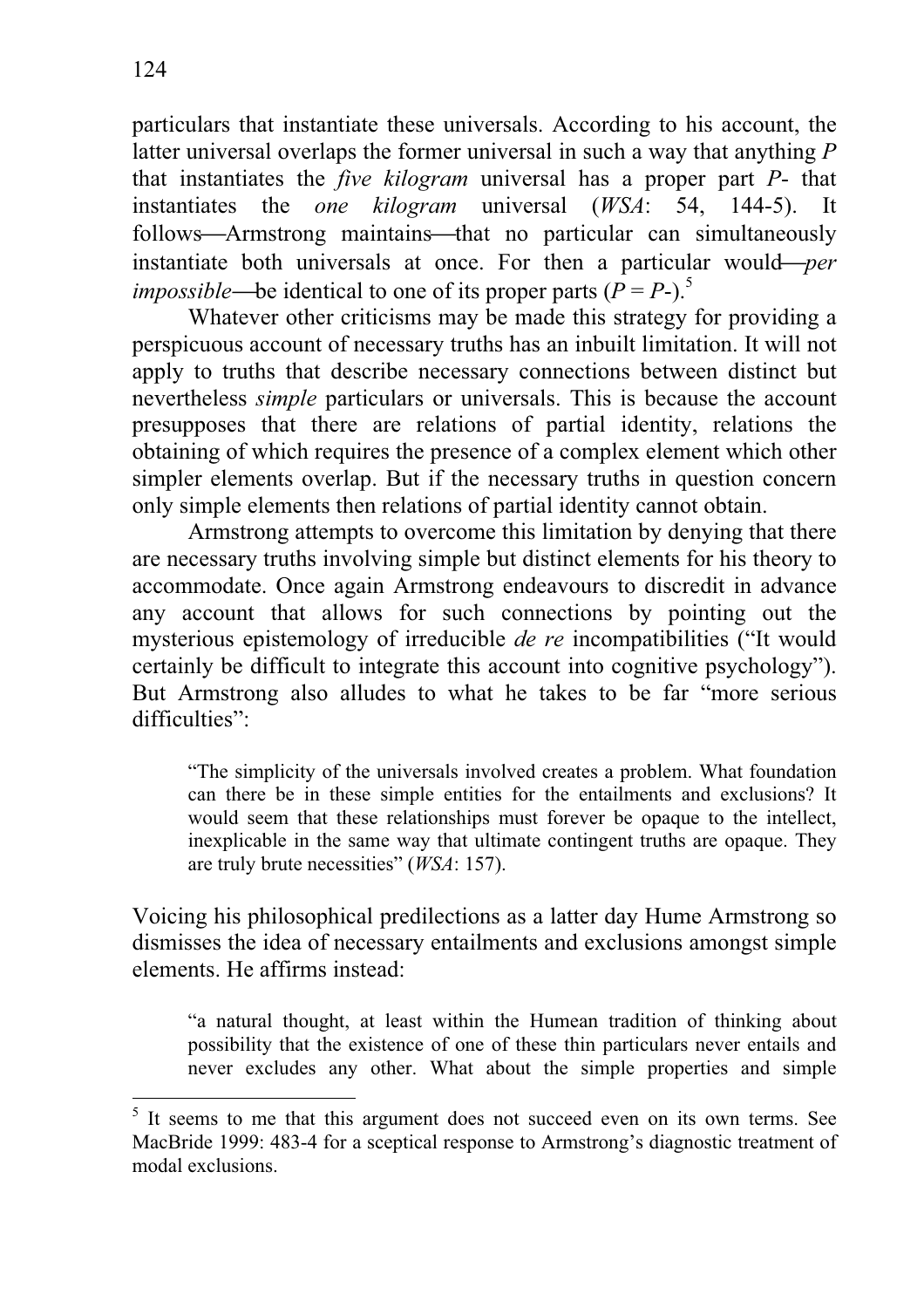relations? They too will be wholly different from each other. The simplest hypothesis about them… is the parallel idea that, first, every simple property is compossible with every other, and second, that all simple properties are compossible also, so that any *n*-place relation may hold or fail to hold between any *n* particulars" (*WSA*: 155).

But does Armstrong really have the right to reject necessary connections between distinct but simple existences? Does his "natural thought" that the simple elements are everywhere compossible really cohere with the intellectual ideals that the Humean tradition endeavours to preserve?

 The correct answer to both of these questions seems to be: no. And here is the reason why. Even the simple elements of Armstrong's ontology are necessarily connected. Let it be granted that, as Armstrong states,

(1) any *n*-place relation may hold or fail to hold between any *n* particulars.

When considered in isolation this principle may make it appear that *n*-place relations are everywhere compossible. But if we cast our view more widely we will see that the *capacity* of any *n*-place relation to combine with any *n* particulars is matched by a corresponding *incapacity* to combine with any different number of particulars. For, as the *Principle of Instantial Invariance* dictates,

(2) no *n*-place relation can hold between any *k* particulars (where  $k \neq n$ ).

By contrast to (1), (2) makes evident that there are necessary connections present that prevent the simple but distinct elements of Armstrong's ontology promiscuously combining. Since the elements involved are simple (2) indicates a commitment upon Armstrong's part to an irreducible *de re* incompatibility amongst existing particulars and universals.

(2) is not the only principle that indicates a commitment of this kind. For Armstrong also endorses the principles that no particular can instantiate another, no universal can exist uninstantiated, and so on. These are general or framework principles that exclude the possibility that simple but distinct particulars and universals combine in certain ways.<sup>6</sup> Hume's scepticism concerning necessary connections between distinct existences

<sup>&</sup>lt;sup>6</sup> For other examples 'framework' principles governing the elements of Armstrong's ontology that generate necessary connections see MacBride 1999: 485-93.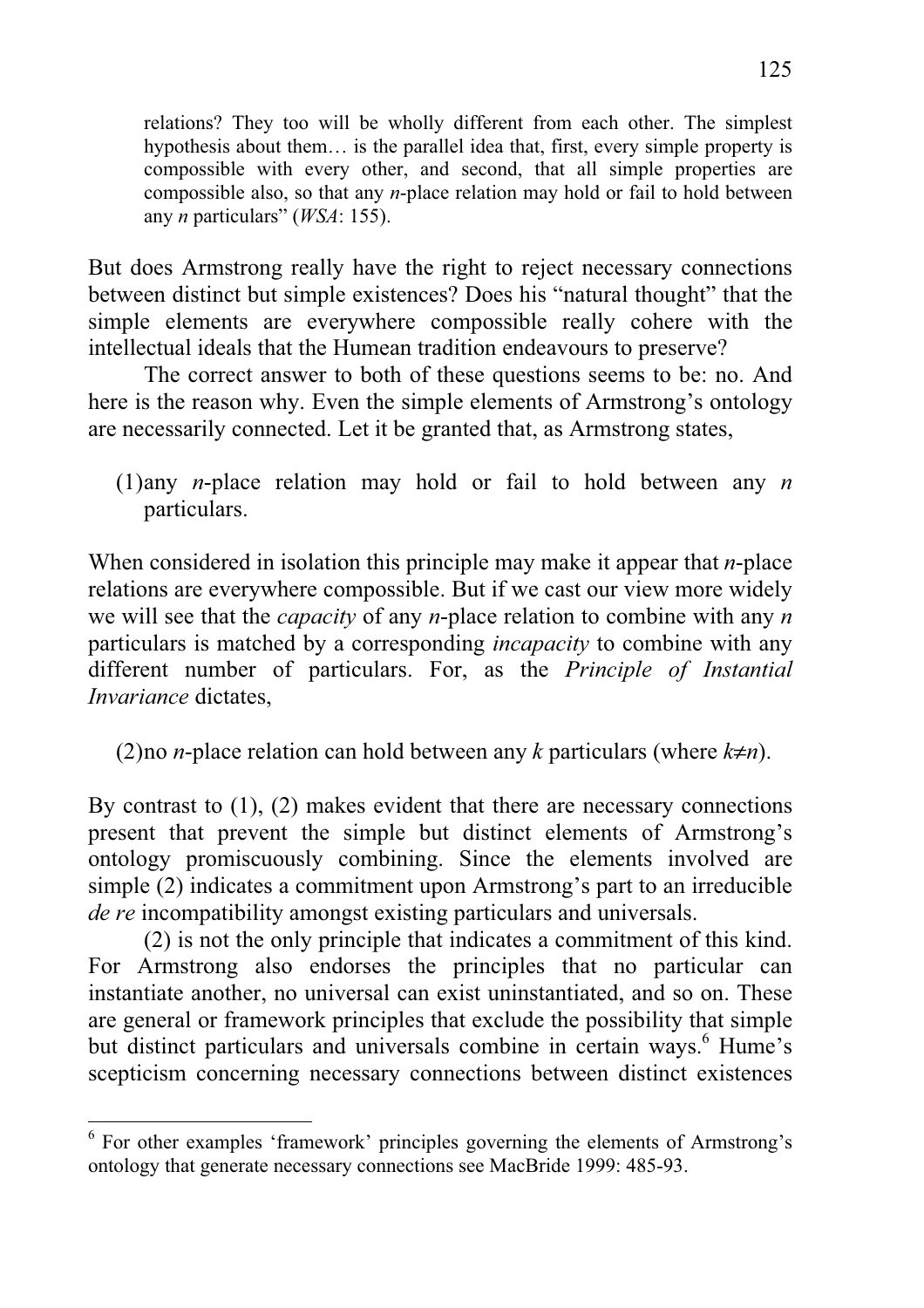particulars, and so on—prevent him from endorsing a metaphysic of this kind, one free of necessary connections between distinct existences. 5. *Conclusion*

What does this show? It shows that Armstrong not only fails to provide a conceptual reduction of modality but that he also fails to provide an ontological reduction. A theory is reductionist in this latter sense (recall) if it displays in a "perspicuous manner" how the necessary modal truths—the exclusions and incompatibilities—arise from the underlying combinations of simples. But because the elements that framework principles govern are simple the strategy that Armstrong develops for displaying how exclusions and incompatibilities arise cannot apply to them. The fundamental modal truths expressed by framework principles are left "brute", "opaque to the intellect".

 How best to respond to this situation? Hume was able to advance a thoroughgoing rejection of necessary connections because he was a nominalist—his ontology ultimately consisted of just one category of simple particulars. The difficulties that arise for Armstrong result (in part) from his rejection of nominalism in favour of realism, an ontology consisting of two different categories—the particulars and the universals—the elements of which behave in irreducibly distinct ways. One response to these difficulties would be to reject realism in favour of nominalism. Another response would be to follow Ramsey's lead and undertake a radical overhaul of realism (see his 1925). To do so would be to deny that the categorical differences are what they seem, and to abandon as unfounded the conviction that particulars and universals behave in the irreducibly distinct ways tradition supposes.

 However, it is difficult to avoid the impression that neither of these alternatives really takes us to the root of the difficulties that reductionism encounters. For these difficulties are also generated by the assumption the necessary connections are—unless reduced—opaque to the intellect. This raises the question whether by taking this assumption for granted we impose far too high a threshold upon the requirements for genuine understanding. Hume imposed such a high threshold because, famously, he was in the grip of an empiricist theory of understanding. But this theory